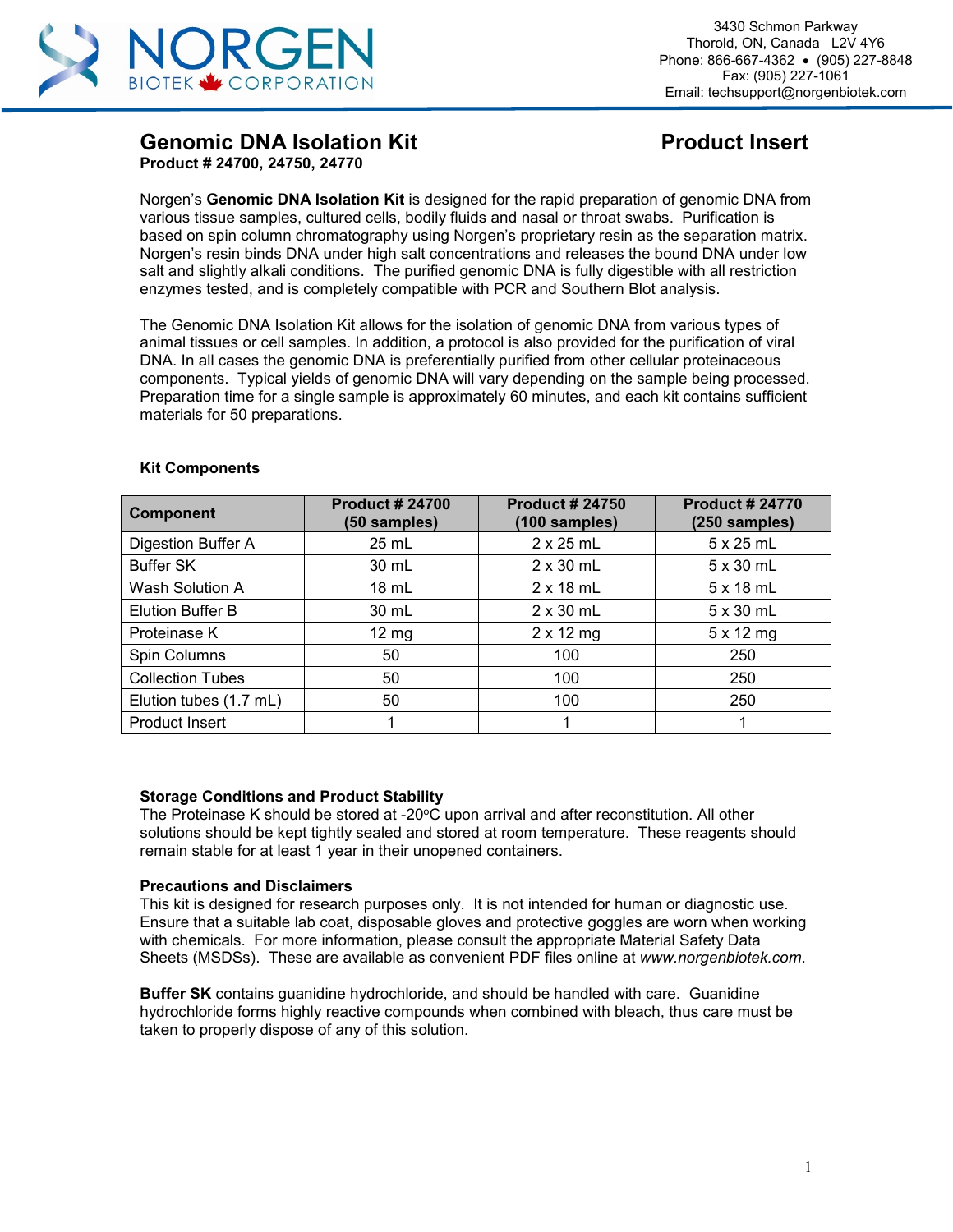#### **Customer-Supplied Reagents and Equipment**

- Benchtop microcentrifuge
- 1.5 mL microcentrifuge tubes
- $\bullet$  55°C water bath or heating block
- $\bullet$  96 100% ethanol
- Cell Disruption Tools such as mortar and pestle, rotor-stator homogenizer
- RNase A (optional)

# **Procedure**

All centrifugation steps are carried out in a benchtop microcentrifuge. Various speeds are required for different steps, so please check your microcentrifuge specifications to ensure that it is capable of the proper speeds. All centrifugation steps are performed at room temperature. The correct rpm can be calculated using the formula:

$$
RPM = \sqrt{\frac{RCF}{(1.118 \times 10^{-5}) (r)}}
$$

where *RCF =* required gravitational acceleration (relative centrifugal force in units of g); *r* = radius of the rotor in cm; and *RPM* = the number of revolutions per minute required to achieve the necessary *g*-force.

## **Section 1. Preparation of Lysate From Various Cell Types**

#### *Notes Prior to Use:*

- The steps for preparing the lysate are different depending on the starting material **(Step 1)**. However, the subsequent steps are the same in all cases **(Steps 2 – 4)**.
- Please ensure that the correct procedure for preparing the lysate from your starting material is followed.
- A variable speed centrifuge should be used for maximum kit performance. If a variable speed centrifuge is not available a fixed speed centrifuge can be used, however reduced yields may be observed.
- Ensure that all solutions are at room temperature prior to use, and that no precipitates have formed. If necessary, warm the solutions and mix well until the solutions become clear again.
- Reconstitute each vial of Proteinase K in 0.6 mL of molecular biology grade water, aliquot in 120 µL fractions and store the unused portions at -20°C until needed.
- Add 42 mL of 96-100% ethanol to all the provided bottles of **Wash Solution A**. The label on the bottle has a box that may be checked to indicate that the ethanol has been added.
- Preheat a water bath or heating block to 55°C.

## **1A. Lysate Preparation from Animal Tissues**

#### *Notes Prior to Use*

- Fresh or frozen tissues may be used for the procedure. Tissues should be immediately frozen and stored at -20°C or -70°C. Tissues may be stored at -70°C for several months.
- It is recommended that no more than 20 mg of tissue be used, in order to prevent clogging of the column.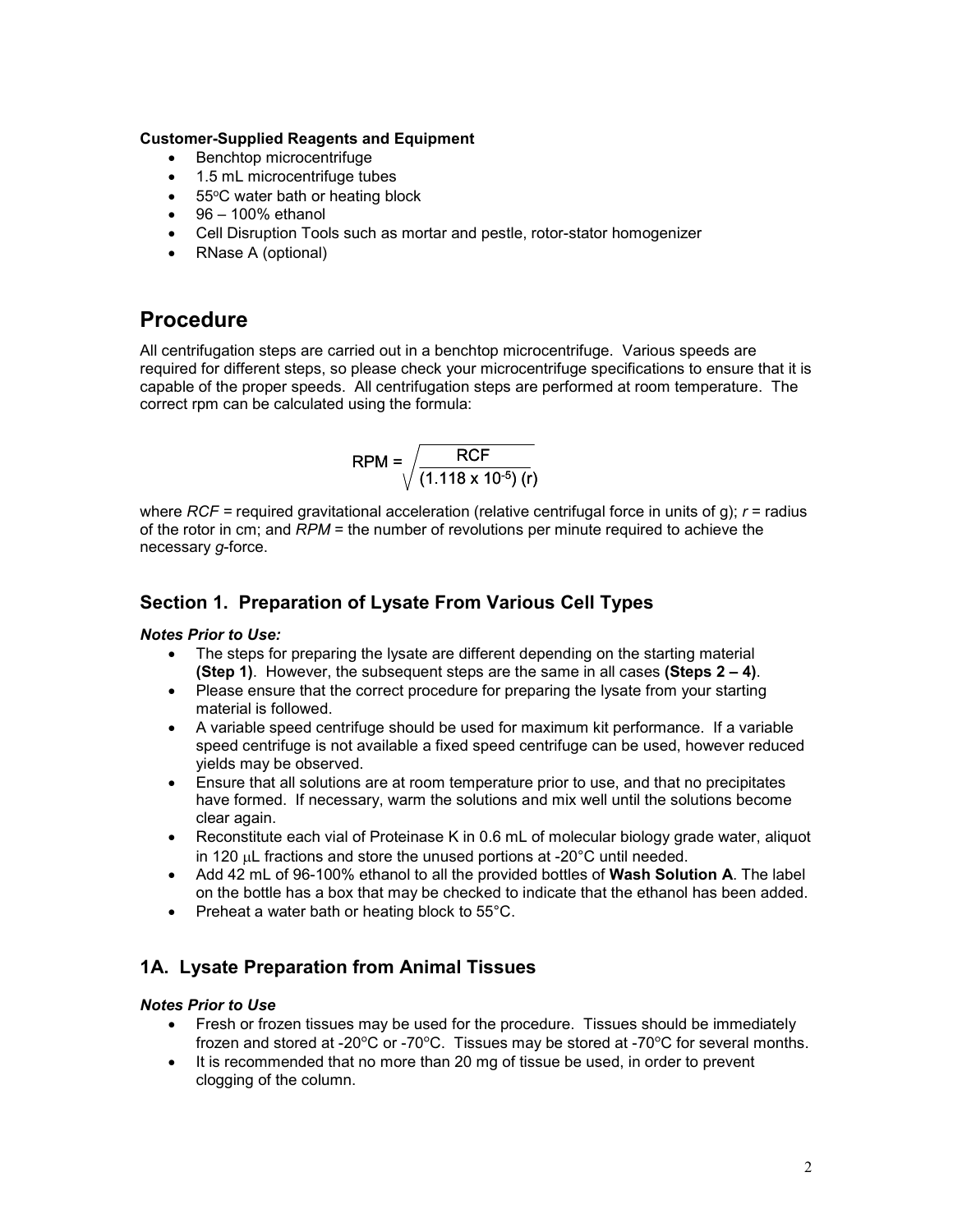#### **1A. Lysate Preparation from Animal Tissues**

**a.** Excise up to 20 mg of tissue sample. Either frozen or fresh tissue may be used. Place the sample in a nuclease-free microfuge tube.

**Note**: The tissue sample may be homogenized into a fine powder in liquid nitrogen to improve lysis efficiency

**b.** Add 300 µL of **Digestion Buffer A** to the tissue sample. Homogenize the sample using tools such as a rotor-stator homogenizer or a microfuge-size pestle.

#### **Optional RNase A Treatment:**

If RNA-free genomic DNA is required, add the equivalent of 10 KUnitz of RNase A (not to exceed 20  $\mu$ L) to the cell suspension. Mix well.

**c.** Add 12 µL of **Proteinase K** to the suspension. Mix well by gentle vortexing and incubate at 55°C for 1 hour.

**Note:** Incubation times may fluctuate between 45 minutes to over 2 hours depending on the type of tissue being lysed. Lysis is considered complete when a relatively clear lysate is obtained.

- **d.** Add 300 µL of **Buffer SK** to the lysate. Mix by vortexing
- **e.** Add 300 µL of 96 100% ethanol. Mix by vortexing.
- **f**. Proceed to Step 2: Binding to Column.

## **1B. Lysate Preparation from Cultured Animal Cells**

#### *Notes Prior to Use*

- Cells grown in suspension or monolayer may be used.
- The maximum recommended input of cells is  $3 \times 10^6$ . A hemocytometer can be used in conjunction with a microscope to count the number of cells. As a general guideline, a confluent 3.5 cm plate of HeLa cells will contain 106 cells.
- Cell pellets can be stored at -70°C for later use or used directly in the procedure. Determine the number of cells present before freezing.
- Frozen cell pellets should not be subjected to repeated cycles of freeze and thaw prior to beginning the protocol.

#### **1B(i). Cell Lysate Preparation from Cells Growing in a Monolayer**

- **a.** Detach cells by standard trypsinization method or cell scraper. Transfer an appropriate amount to a 1.5 mL microfuge tube (not provided). The maximum recommended input of cells is  $3 \times 10^6$ .
- **b.** Collect cells by centrifugation at no more than 200 *x g* (~2,000 RPM) for 10 minutes. Discard the supernatant
- **c.** Add 200 µL of **Digestion Buffer A** to the cell pellet. Mix by gentle vortexing.

#### **Optional RNase A Treatment:**

If RNA-free genomic DNA is required, add the equivalent of 10 KUnitz of RNase A (not to exceed 20  $\mu$ L) to the cell suspension. Mix well.

**d.** Add 12 µL of **Proteinase K** to the suspension. Mix well by gentle vortexing and incubate at 55°C for 1 hour.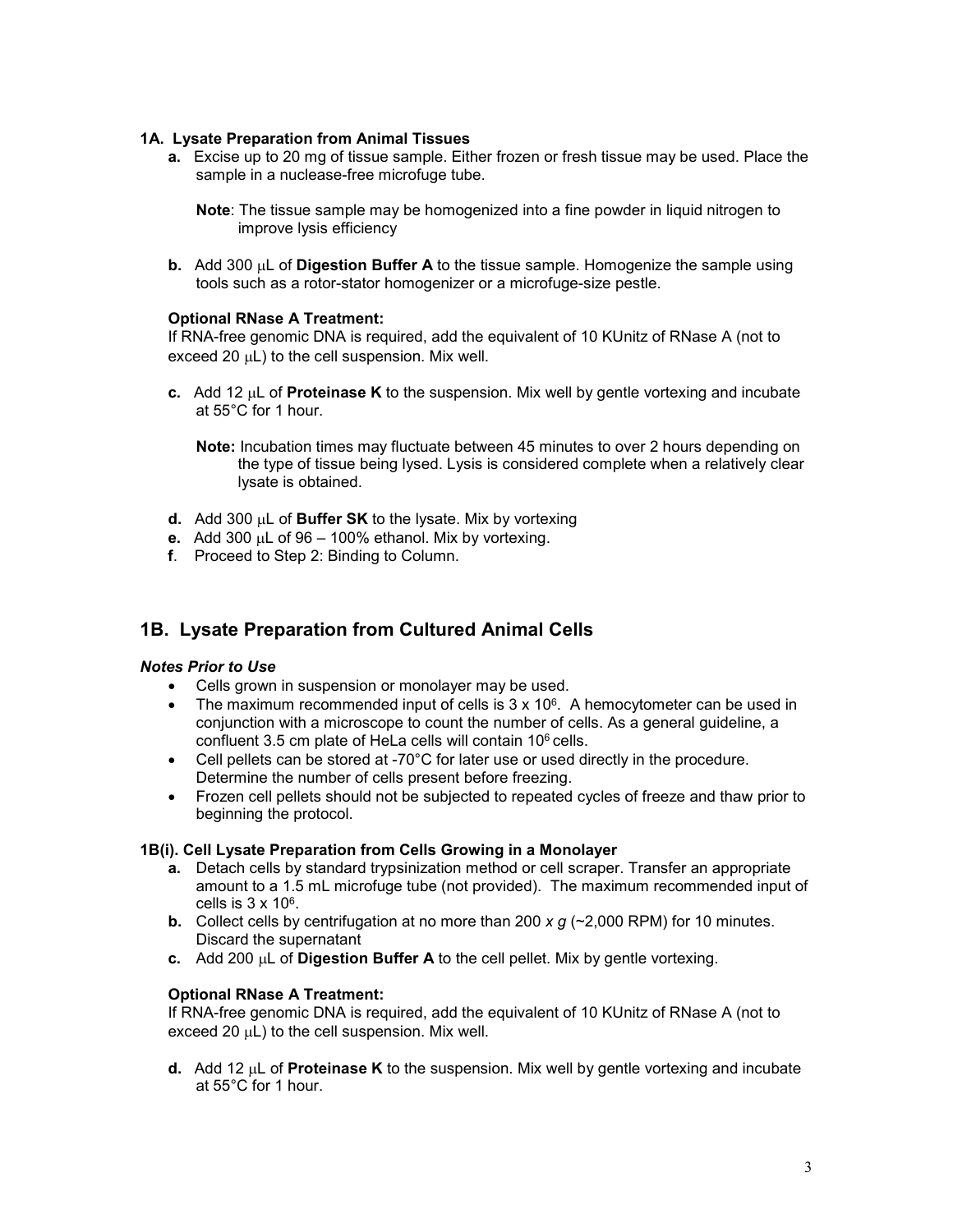- **Note:** Incubation times may fluctuate between 45 minutes to over 2 hours depending on the type of cell being lysed. Lysis is considered complete when a relatively clear lysate is obtained.
- **e.** Add 200 µL of **Buffer SK** to the lysate. Mix by vortexing
- **f.** Add 200  $\mu$ L of 96 100% ethanol. Mix by vortexing.
- **g**. Proceed to Step 2: Binding to Column.

#### **1B (ii). Cell Lysate Preparation from Cells Growing in Suspension and Lifted Cells**

- **a.** Transfer an appropriate amount of cells to a 1.5 mL microfuge tube (not provided). The maximum recommended input of cells is  $3 \times 10^6$ .
- **b.** Collect cells by centrifugation at no more than 200 *x g* (~2,000 RPM) for 10 minutes. Discard the supernatant.
- **c.** Add 200 µL of **Digestion Buffer A** to the cell pellet. Mix by gentle vortexing.

#### **Optional RNase A Treatment:**

If RNA-free genomic DNA is required, add the equivalent of 10 KUnitz of RNase A (not to exceed 20  $\mu$ L) to the cell suspension. Mix well.

- **d.** Add 12 µL of **Proteinase K** to the suspension. Mix well by gentle vortexing and incubate at 55°C for 1 hour.
- **Note:** Incubation times may fluctuate between 45 minutes to over 2 hours depending on the type of cell being lysed. Lysis is considered complete when a relatively clear lysate is obtained.
- **e.** Add 200 µL of **Buffer SK** to the lysate. Mix by vortexing
- **f.** Add 200  $\mu$ L of 96 100% ethanol. Mix by vortexing.
- **g**. Proceed to Step 2: Binding to Column.

## **1C. Lysate Preparation from Bodily Fluids or Swabs**

#### *Notes Prior to Use*

- Up to 150 µL of bodily fluids including blood and saliva can be processed.
- Fresh samples of bodily fluids are recommended. Frozen samples may be used, however the yield of genomic DNA may be decreased.

#### **1C. Lysate Preparation from Bodily Fluids or Swabs**

- **a.** *For Bodily Fluid*: Transfer up to 150 µL of a bodily fluid sample to a 1.5 mL microfuge tube (not provided). Adjust the volume to 300 µL by adding **Digestion Buffer A**. Proceed to Step **1Cc**.
- **b.** *For Swabs*: Using sterile techniques, cut the cotton tip where the cells were collected and place into 300 µL of **Digestion Buffer A** in a microcentrifuge tube. Vortex gently and incubate for 5 minutes at room temperature. Remove the cotton tip with sterile forceps. Alternatively, transfer the cells (in **Digestion Buffer A**) to a 1.5 mL microcentrifuge tube (not provided). Proceed to Step **1Cc**.
- **c. Optional RNase A treatment:** If RNA-free genomic DNA is required, add the equivalent of 10 KUnitz of RNase A (not to exceed 20 µL) to the cell suspension. Mix well.
- **d.** Add 12 µL of **Proteinase K** to the suspension. Mix well by gentle vortexing and incubate at 55°C for 1 hour.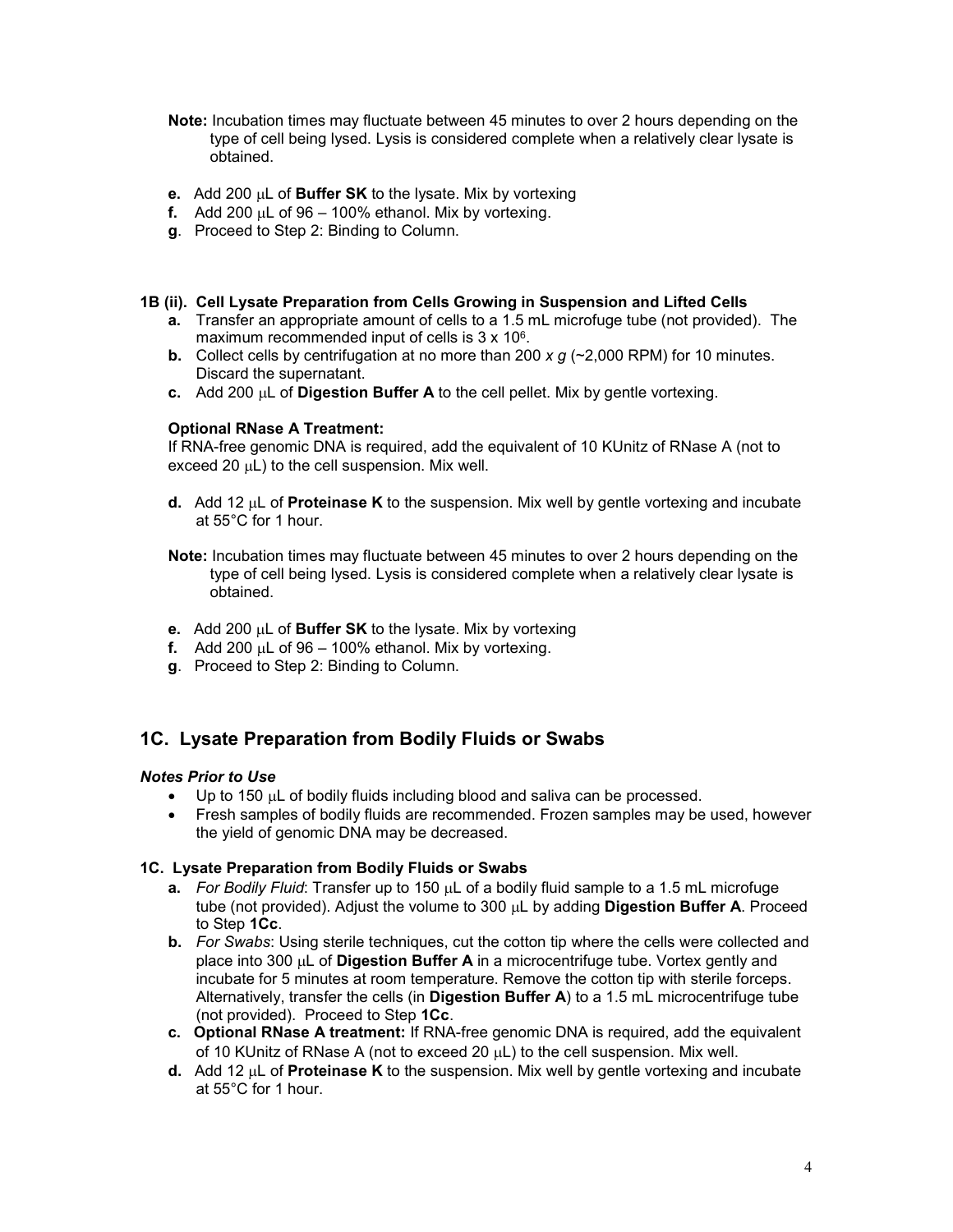- **Note:** Incubation times may fluctuate between 45 minutes to over 2 hours depending on the type of cell being lysed. Lysis is considered complete when a relatively clear lysate is obtained.
- **e.** Add 300 µL of **Buffer SK** to the lysate. Mix by vortexing
- **f.** Add 300  $\mu$ L of 96 100% ethanol. Mix by vortexing.
- **g**. Proceed to Step 2: Binding to Column.

## **1D. Lysate Preparation for Viral DNA**

#### *Notes Prior to Use*

- For the isolation of integrated viral DNA, follow Section **1A** if the starting material is animal tissue, follow Section **1B** if the starting material is cell culture, and follow Section **1C** if the starting material is bodily fluid such as blood.
- For the isolation of DNA from free viral particles, follow the protocol provided below.
- Up to 150 µL of viral suspension or bodily fluids can be processed.
- Fresh samples are recommended. Frozen samples may be used, however the yield of genomic DNA may be decreased.

#### **1D. Lysate Preparation for Viral DNA**

**a.** Transfer up to 150 µL of a sample to a 1.5 mL microfuge tube (not provided). Adjust the volume to 300 µL by adding **Digestion Buffer A**.

**Optional RNase A treatment:** If RNA-free genomic DNA is required, add the equivalent of 10 KUnitz of RNase A (not to exceed 20 μL) to the cell suspension. Mix well.

**b.** Add 12 µL of **Proteinase K** to the suspension. Mix well by gentle vortexing and incubate at 55°C for 1 hour.

**Note:** Incubation times may fluctuate between 45 minutes to over 2 hours depending on the type of cell being lysed. Lysis is considered complete when a relatively clear lysate is obtained.

- **c.** Add 300 µL of **Buffer SK** to the lysate. Mix by vortexing
- **d.** Add 300 µL of 96 100% ethanol. Mix by vortexing.
- **e**. Proceed to Step 2: Binding to Column.

## **Section 2. Genomic DNA Purification from All Types of Lysate**

**Note:** The remaining steps of the procedure for the purification of genomic DNA are the same from this point forward for all the different types of lysate.

#### **2. Binding to Column**

- **a.** Assemble a spin column with a provided collection tube. Apply up to 600 µL of the mixture to the spin column assembly. Cap the column, and centrifuge the unit for 3 minutes at 5,200 *x g* (~ 8,000 RPM).
	- **Note:** Ensure the entire lysate volume has passed through into the collection tube by inspecting the column. If the entire lysate volume has not passed, spin at 14,000 *x g* (~14,000 RPM) for 2 minutes.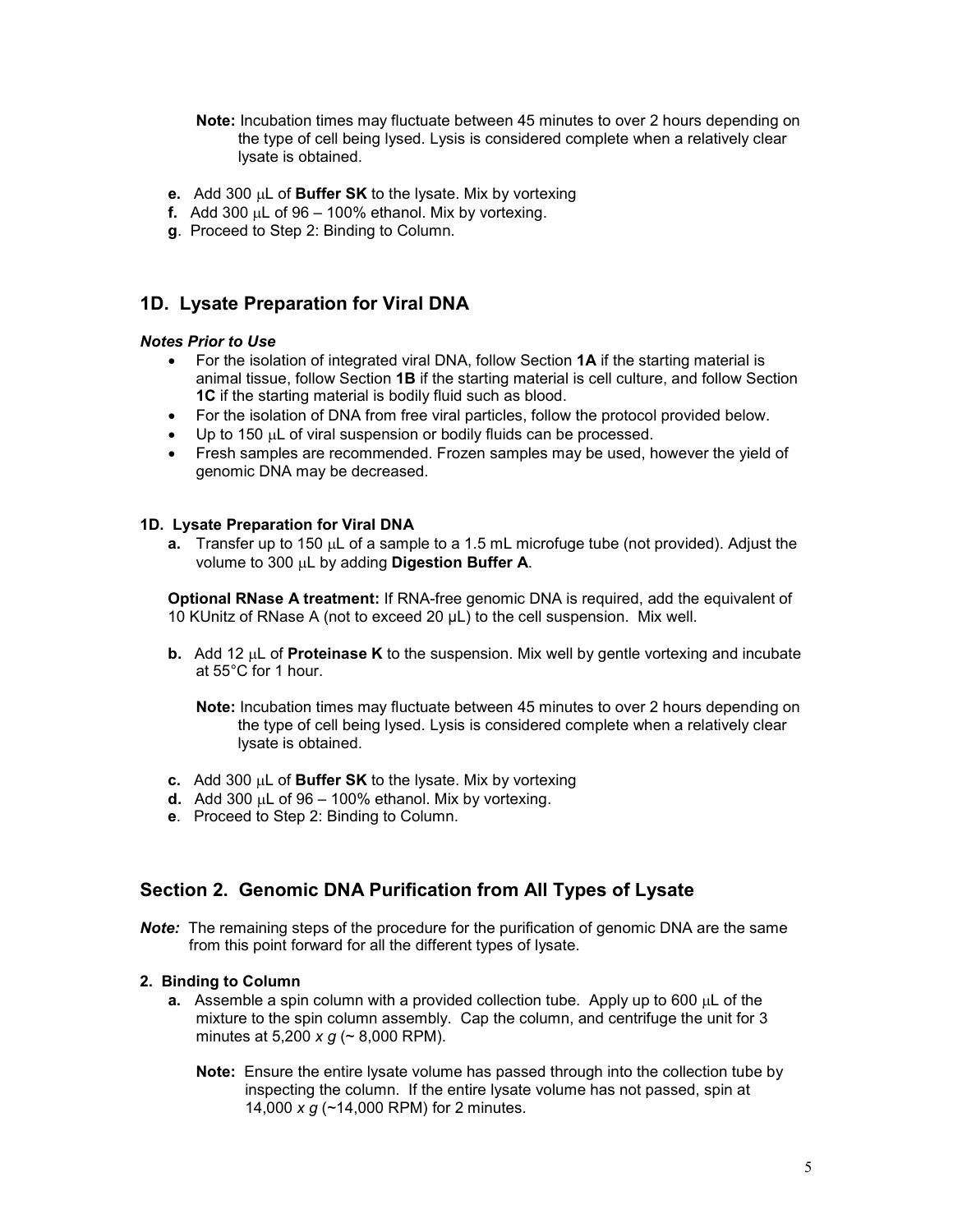- **b.** After centrifugation, discard the flowthrough, and reassemble the spin column with its collection tube.
- **c.** Repeat Step **2a** and Step **2b** until all the lysate mixture has passed through the column

### **3. Washing Bound DNA**

- **a.** Apply 500 µL of **Wash Solution A** to the column, and centrifuge the unit for 1 minute at 14,000 *x g* (~14,000 RPM).
- **b.** After centrifugation, discard the flowthrough and reassemble the spin column with its collection tube.
- **c.** Apply 500 µL of **Wash Solution A** to the column, and centrifuge the unit for 2 minutes at 14,000 *x g* (~14,000 RPM).
- **d.** Carefully detach the spin column from the collection tube and discard the collection tube and flowthrough.

**Note:** If any liquid is left on the side of the spin column, discard the flowthrough and reassemble the spin column with its collection tube. It is highly recommended to spin for an additional 1 minute at 14,000 *x g* (~14,000 RPM) in order to completely dry the column.

#### **4. Elution of Clean DNA**

- **a.** Assemble the spin column (with DNA bound to the resin) with a provided 1.7 mL Elution tube.
- **b.** Add 200 µL of **Elution Buffer B** to the center of the resin bed. Centrifuge for 1 minute at **3,000** *x g* **(~6,000 RPM)**. A portion of the **Elution Buffer B** will pass through the column which allows for hydration of the DNA to occur.
- **c.** Centrifuge at **14,000** *x g* **(~14,000 RPM)** for an additional 2 minutes to collect the total elution volume.
- **d. (Optional):** An additional elution may be performed if desired. Another 200 µL of **Elution Buffer B** may be added to the column and centrifuged at 3,000 *x g* for 1 minute into a new elution tube. Then, centrifuge the column at 14,000 *x g* for an additional 2 minutes. The yield can be improved by an additional 20-30% when this second elution is performed.

The purified genomic DNA can be stored at 2-8°C for a few days. For longer term storage, -20°C is recommended.

| <b>Related Products</b>             | <b>Product #</b> |
|-------------------------------------|------------------|
| HighRanger 1kb DNA Ladder           | 11900            |
| UltraRanger 1kb DNA Ladder          | 12100            |
| Bacterial Genomic DNA Isolation Kit | 17900            |

#### **Technical Support**

Contact our Technical Support Team between the hours of 8:30 and 5:30 (Eastern Standard Time) at (905) 227-8848 or Toll Free at 1-866-667-4362.

Technical support can also be obtained from our website (www.norgenbiotek.com) or through email at techsupport@norgenbiotek.com.